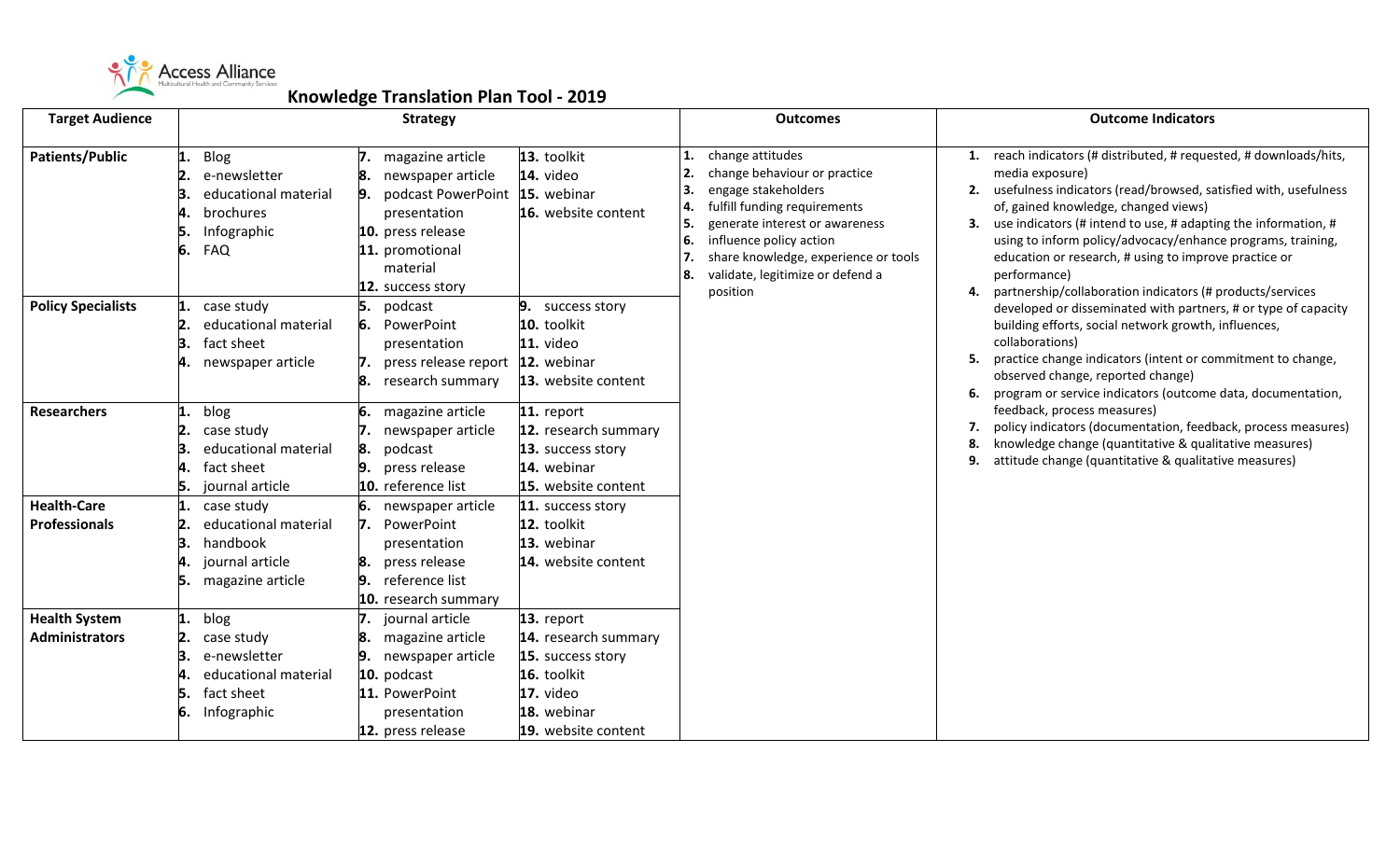

**Things to consider:**

**Target Audience/User Profiles:** Who are you trying to reach? Is there a tailored message for this audience?

**Key Message**: What messages do you anticipate sharing?

**Strategy:** What strategies will work best for this audience?

**Outcomes:** what are your intended results?

**Outcome Indicators:** How will you measure your intended results?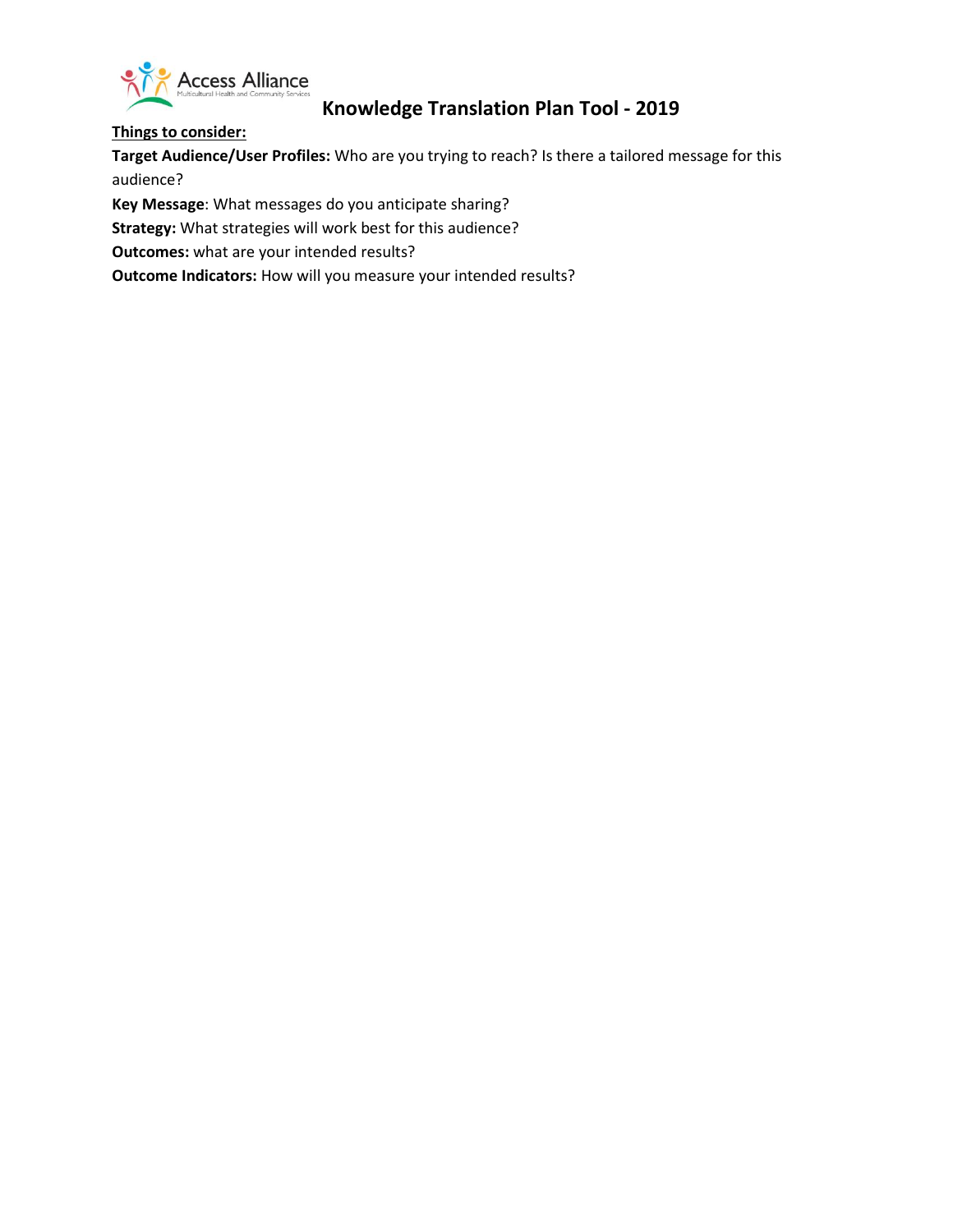

#### **Target Audience - User Profiles**

### **1. Patients/Public**

**About:** includes interested public, media, job seekers, vendors, engaged patients, families and caregivers or their representative associations, etc.

**Main activities online**: checking email & social media

**Secondary activities:** reading the news on a website, watch online content

Social media usage at home ranked: FB, YouTube, Twitter, Pintrest, Instagram, and LinkedIn **Device Usage:** use a variety of devices for all activities: Personal computer, mobile phone, computer tablet

**Primary Digital Activities:** Computer at home, use the internet, watch tv at home, watch videos on the internet

**Secondary Digital Activities:** Watch tv while on portable device, websites specific to health issues, journal articles, conferences

**Unmet Information needs:** information on system performance, end-of-life care, health system costs **Priorities:** quality of data, quality of analysis, ease of use

## **2. Policy Specialists**

**About:** Policy makers at the federal, provincial, territorial, municipal, and community or regional levels, as well as advocacy groups and NGOs

**Primary Task:** Prepare a briefing note or report for a minister or councilor

**What types of information do they need?** High-level, regionally comparable data. At the federal level, the information should have a national view. At the provincial and municipal levels, the information should be within provinces and regional health authorities

**Why are they look for information?** To inform creation of a brief or report for a

minister/councilor/senior staff member. To inform guidelines and best practices.

**What sources do they turn to for information?** Systematic reviews, journals, websites specific to health issues, Google, Colleagues, Conferences

**How often are they looking?** Search for information is initiated by an 'ask'

**Preferred format and channels:** websites, digital and printer friendly products, well-referenced summaries, journal articles, interaction with colleagues (in-person or digital), conferences, communities, webinars and internal network drives also important and frequently used, online portals and shared learning spaces are rarely used, videos – though most watch videos (e.g. YouTube) they have a low preference for video format, and social media – few have access to social media at work, however many use it outside their work.

**Unmet Information Needs:** Health system cost: synthesized, comparable data across provinces on prevention, treatment, and drug costs. End of life care: best practices and guidelines on palliative care, and uncommon illnesses: incidence rates and best practice guidelines for low incidence health issues. **Device Usage:** Virtually all searches are conducted on their work computers. Mobile device usage kept mostly for personal use, unless they are out of the office or in a meeting.

**Priorities:** Quality of analysis, Ease of use, quality of data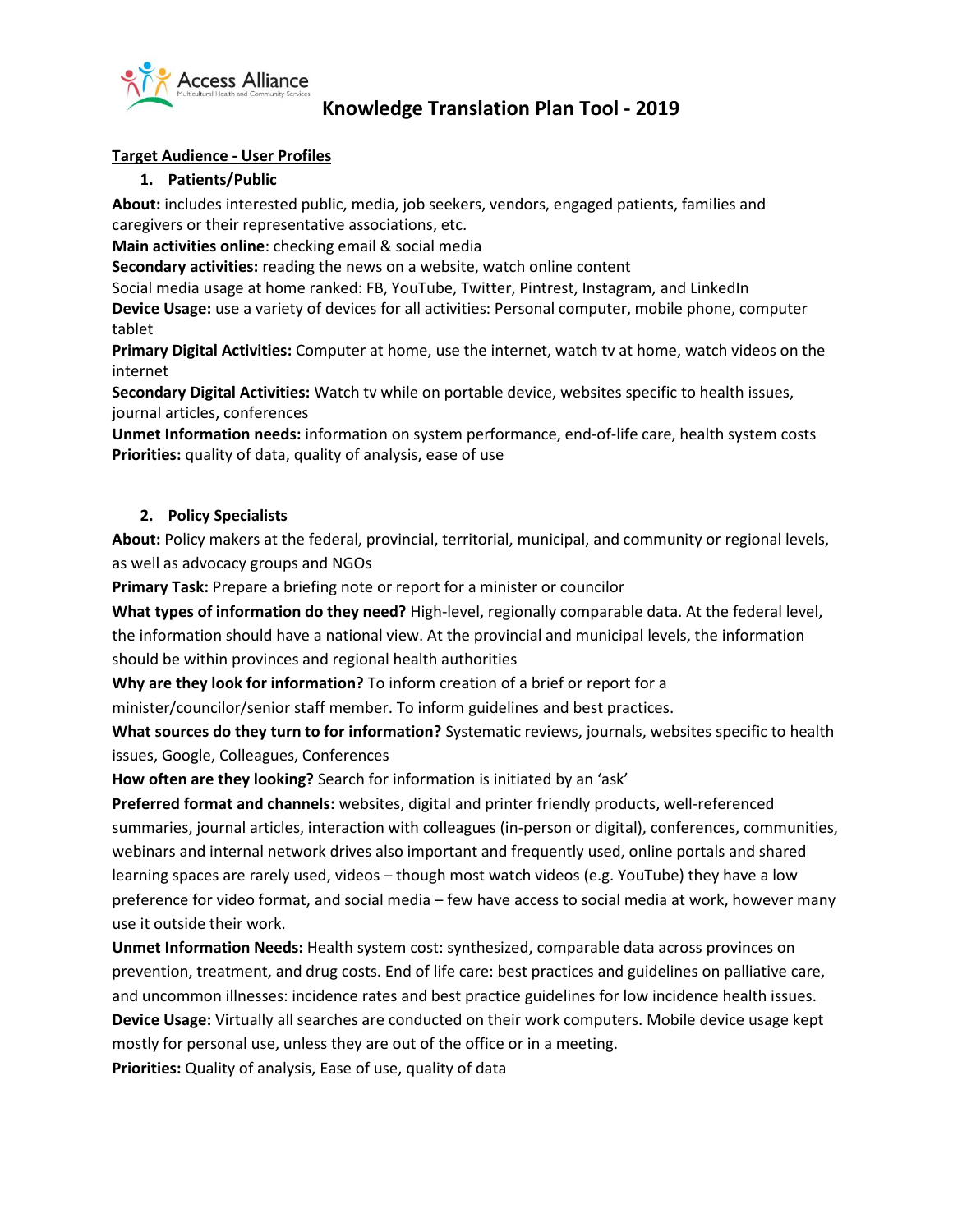

### **3. Researchers**

**About:** Researchers, statisticians, analysts, health economists.

**Primary Task:** Fulfill a request, inform research

**What types of information do they need?** Focus is on informing their research questions and search queries.

**Why are they looking for information?** To answer a research question.

**What sources do they turn to for information?** Health information databases, registries, journals **How often are they looking?** As needed basis when requested by others.

**Preferred format and channels:** Information is almost exclusively digital – hard copies are rarely created or used, websites, databases, online summaries attached to in-depth reports, colleagues (who are most likely on the same research team), conferences, communities, webinars and internal network drives also important and frequently used, online portals and shared learning spaces are rarely used, videos – though most watch videos (e.g. YouTube), they have a low preference for video format, social media – few have access to social media at work and would not use it for their work even if they did. However, many use social media outside of their work.

**Unmet information needs:** Health-care costs: requests for prevention, treatment, and drug costs. Patient outcomes, track remission and recurrence. System performance – review how each system tracks information to optimize tracking and comparisons.

**Device usage:** Virtually all searches are conducted on their work computer. Mobile devices kept mostly for personal use, unless they are out of the office or in a meeting.

**Priorities:** Quality of data, quality of analysis, credibility of source.

## **4. Health-Care Professionals**

**About:** Specialists, surgeons, primary care practitioners, nurses, public and community health professionals, allied professionals and/or their corresponding professional societies.

**Primary Task:** Patient question, stay up-to-date

**What types of information do they need?** Summaries and patient-level information on the cancer journey and supportive care, clinical practice guidelines, public health nurses seek clinical treatment information, public health nurse administrators seek information on RFPs; community demographics; national norms for various health indicators; health outcomes, public health agency professionals seek risk reports, information on new interventions, 'best practice' evidence-based resources on emerging practices in preventative behavior, information on new interventions; synthesized info on health threats, as well as research – and evidence-based guidelines.

**Why are they looking for information?** To find information for their patients and to stay up-to-date, to answer a clinical question; solve a problem; or support decision making related to clinical practice, proactively search for cancer information when a higher percentage of their practice is cancer related

**What sources do they turn to for information?** Grey literature, journals, websites specific to health issues (e.g. provincial agencies, national organizations that are specific to health issues), Google, Conferences, Colleagues, Continuing Medical Education (CME) opportunities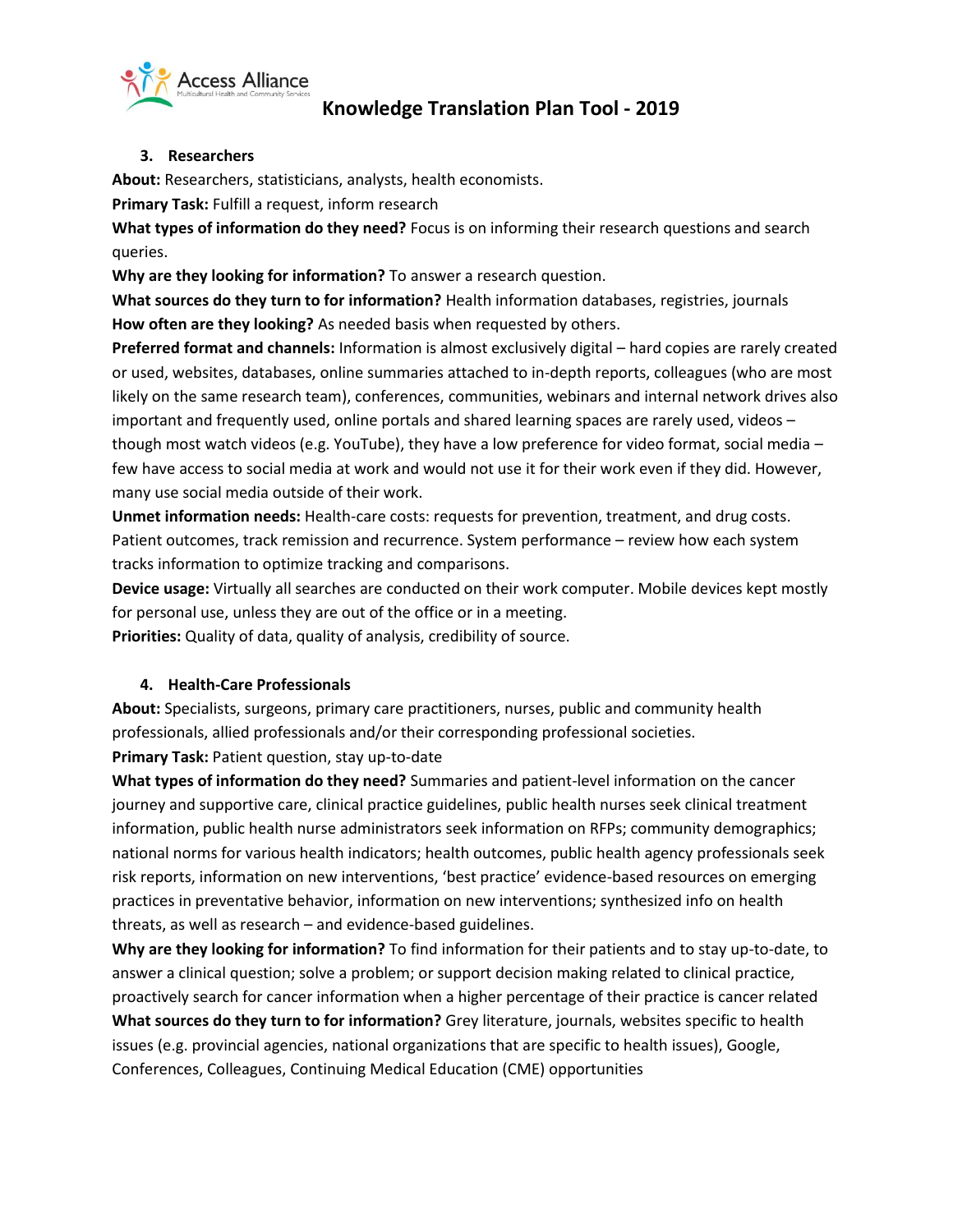

**How often are they looking?** Specialists and GPs will look weekly, while nurse/allied health will look monthly

**Preferred format and channels:** Clinically oriented, quick to access, online preferred (printer-friendly), targeted to nurses and patients, well-referenced summaries, conferences, communities, webinars and internal network drives also important and frequently used, online portals and shared learning spaces are rarely used, 'curbside consultations' with other physicians, videos – most watch videos online (e.g. YouTube), but rarely for cancer-related information, social media – few have access to social media at work, of the few who use it at work, it is more to stay up-to-date rather than for specific searches. However, the majority visit social networking sites on a weekly basis (68% of registered nurses do so daily). Specialists are more comfortable with digital technology than GPs, nurses, and allied health professionals.

**Unmet Needs:** End-of-life care, best practices and guidelines on palliative care, system reintegration, ensure easy transition between care professionals

**Device usage:** Virtually all searches are conducted on their work computer. Mobile devices kept mostly for personal use, unless they are out of the office or in a meeting.

**Priorities:** Quality of analysis, ease of use, quality of data.

## **5. Health System Administrators**

**About:** Health system leaders and managers at the federal, provincial, territorial and municipal levels. **Primary Task:** Develop procedures, evaluate performance

**What sources do they turn to for information?** Journal articles, summaries/full text, websites specific to health issues (provincial agencies, organizations), local system performance data, Google, Colleagues, Conferences

**How often are they looking?** Search for information is initiated by an 'ask'

**Preferred format and channels:** websites, digital (printer-friendly) products, well-referenced summaries, interaction with colleagues (in-person or digital), conferences, communities, webinars and internal network drives also important and frequently used, online portals and shared learning spaces are rarely used, videos – though most watch videos (e.g. YouTube), they have a low preference for video format, social media – few have access to social media at work. However, many use social media outside of their work.

**Unmet Needs:** system performance: synthesized, comparable performance data within provinces and regional health authorities, end-of-life care: best practices and guidelines on palliative care, health system cost: synthesized, comparable data across provinces on prevention, treatment, and drug costs. **Device usage:** Virtually all searches are conducted on their work computer. Mobile devices kept mostly for personal use, unless they are out of the office or in a meeting. The device often stays the same. **Priorities:** Quality of data, quality of analysis, ease of use.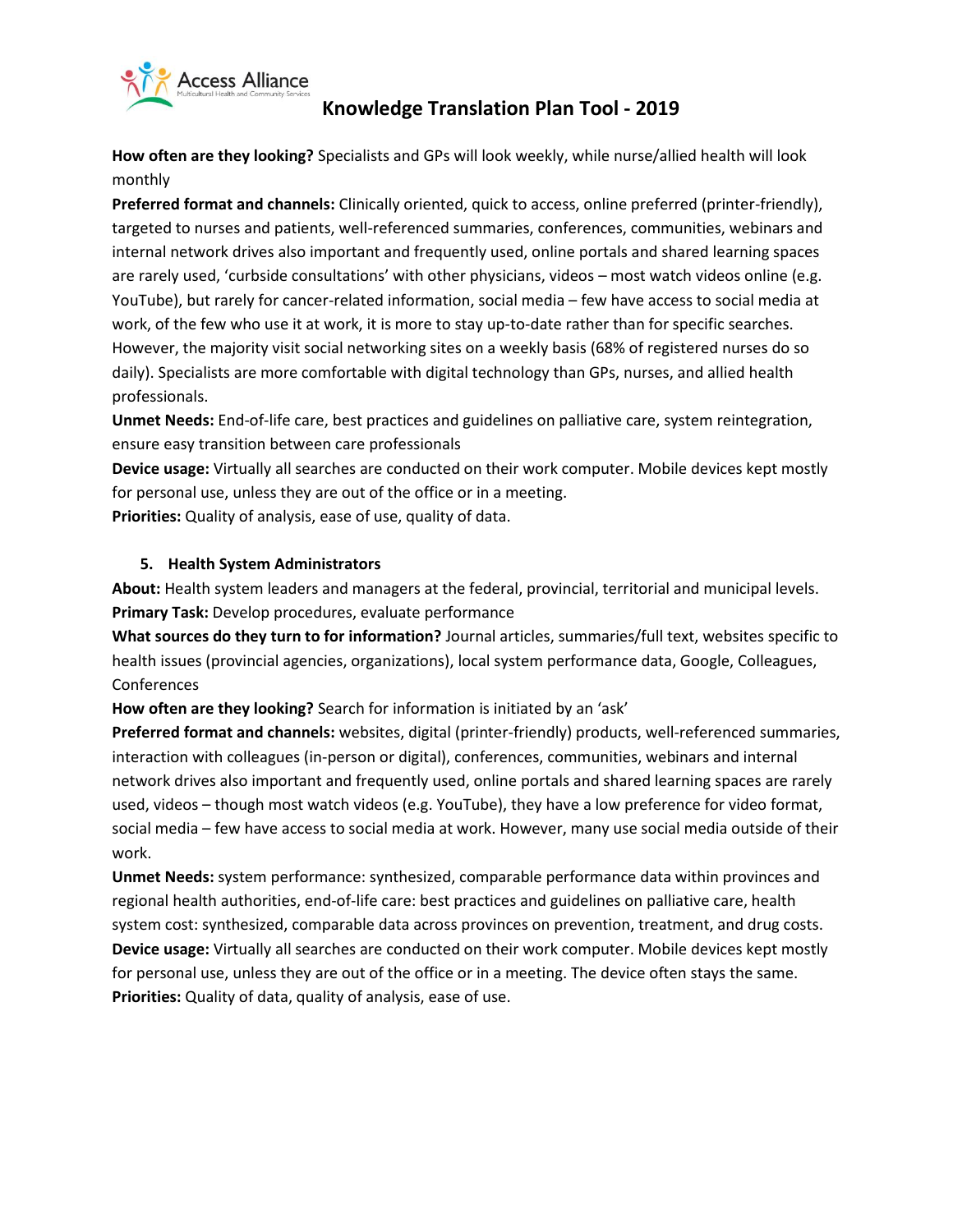

| chat room<br>reach indicators (# distributed, # requested, #<br>annual<br>change attitudes<br>$\bullet$<br>blog<br>$\bullet$<br>$\bullet$<br>$\bullet$<br>$\bullet$<br>downloads/hits, media exposure)<br>meeting<br>community of<br>change behaviour or<br>case study<br>$\bullet$<br>usefulness indicators (read/browsed, satisfied with,<br>awards<br>practice<br>e-newsletter<br>practice<br>$\bullet$<br>$\bullet$<br>usefulness of, gained knowledge, changed views)<br>discussion board<br>engage stakeholders<br>ceremony<br>educational<br>$\bullet$<br>$\bullet$<br>use indicators (# intend to use, # adapting the<br>conference<br>fulfill funding<br>material<br>listserv<br>$\bullet$<br>$\bullet$<br>$\bullet$<br>information, # using to inform<br>debate<br>requirements<br>brochures<br>online forum<br>$\bullet$<br>$\bullet$<br>$\bullet$ |  |
|---------------------------------------------------------------------------------------------------------------------------------------------------------------------------------------------------------------------------------------------------------------------------------------------------------------------------------------------------------------------------------------------------------------------------------------------------------------------------------------------------------------------------------------------------------------------------------------------------------------------------------------------------------------------------------------------------------------------------------------------------------------------------------------------------------------------------------------------------------------|--|
|                                                                                                                                                                                                                                                                                                                                                                                                                                                                                                                                                                                                                                                                                                                                                                                                                                                               |  |
|                                                                                                                                                                                                                                                                                                                                                                                                                                                                                                                                                                                                                                                                                                                                                                                                                                                               |  |
|                                                                                                                                                                                                                                                                                                                                                                                                                                                                                                                                                                                                                                                                                                                                                                                                                                                               |  |
|                                                                                                                                                                                                                                                                                                                                                                                                                                                                                                                                                                                                                                                                                                                                                                                                                                                               |  |
|                                                                                                                                                                                                                                                                                                                                                                                                                                                                                                                                                                                                                                                                                                                                                                                                                                                               |  |
|                                                                                                                                                                                                                                                                                                                                                                                                                                                                                                                                                                                                                                                                                                                                                                                                                                                               |  |
| policy/advocacy/enhance programs, training,<br>forum<br>social media<br>generate interest or<br>fact sheet<br>$\bullet$<br>$\bullet$<br>$\bullet$                                                                                                                                                                                                                                                                                                                                                                                                                                                                                                                                                                                                                                                                                                             |  |
| education or research, # using to improve practice<br>interactive<br>(Instagram, Twitter,<br>awareness<br>Infographic<br>$\bullet$<br>$\bullet$                                                                                                                                                                                                                                                                                                                                                                                                                                                                                                                                                                                                                                                                                                               |  |
| or performance)<br>FB, LinkedIn)<br>influence policy action<br>workshop<br><b>FAQ</b><br>$\bullet$<br>$\bullet$                                                                                                                                                                                                                                                                                                                                                                                                                                                                                                                                                                                                                                                                                                                                               |  |
| partnership/collaboration indicators (#<br>$\bullet$<br>lunch and<br>share knowledge,<br>handbook<br>$\bullet$<br>$\bullet$                                                                                                                                                                                                                                                                                                                                                                                                                                                                                                                                                                                                                                                                                                                                   |  |
| products/services developed or disseminated with<br>experience or tools<br>learn<br>journal article<br>$\bullet$                                                                                                                                                                                                                                                                                                                                                                                                                                                                                                                                                                                                                                                                                                                                              |  |
| partners, # or type of capacity building efforts,<br>validate, legitimize or<br>media event<br>$\bullet$<br>magazine                                                                                                                                                                                                                                                                                                                                                                                                                                                                                                                                                                                                                                                                                                                                          |  |
| social network growth, influences,<br>defend a position<br>(e.g. TV or<br>article                                                                                                                                                                                                                                                                                                                                                                                                                                                                                                                                                                                                                                                                                                                                                                             |  |
| collaborativeness)<br>radio<br>newspaper                                                                                                                                                                                                                                                                                                                                                                                                                                                                                                                                                                                                                                                                                                                                                                                                                      |  |
| practice change indicators (intent or commitment<br>$\bullet$<br>segment)<br>article                                                                                                                                                                                                                                                                                                                                                                                                                                                                                                                                                                                                                                                                                                                                                                          |  |
| to change, observed change, reported change)<br>panel<br>$\bullet$<br>podcast<br>٠                                                                                                                                                                                                                                                                                                                                                                                                                                                                                                                                                                                                                                                                                                                                                                            |  |
| program or service indicators (outcome data,<br>$\bullet$<br>presentation<br>$\bullet$<br>PowerPoint<br>$\bullet$                                                                                                                                                                                                                                                                                                                                                                                                                                                                                                                                                                                                                                                                                                                                             |  |
| documentation, feedback, process measures)<br>symposium<br>$\bullet$<br>presentation                                                                                                                                                                                                                                                                                                                                                                                                                                                                                                                                                                                                                                                                                                                                                                          |  |
| policy indicators (documentation, feedback,<br>$\bullet$<br>training<br>press release<br>$\bullet$<br>$\bullet$                                                                                                                                                                                                                                                                                                                                                                                                                                                                                                                                                                                                                                                                                                                                               |  |
| process measures)<br>session<br>promotional<br>$\bullet$                                                                                                                                                                                                                                                                                                                                                                                                                                                                                                                                                                                                                                                                                                                                                                                                      |  |
| knowledge change (quantitative & qualitative<br>$\bullet$<br>material                                                                                                                                                                                                                                                                                                                                                                                                                                                                                                                                                                                                                                                                                                                                                                                         |  |
| measures)<br>reference list<br>$\bullet$                                                                                                                                                                                                                                                                                                                                                                                                                                                                                                                                                                                                                                                                                                                                                                                                                      |  |
| attitude change (quantitative & qualitative<br>$\bullet$<br>report                                                                                                                                                                                                                                                                                                                                                                                                                                                                                                                                                                                                                                                                                                                                                                                            |  |
| measures)<br>research                                                                                                                                                                                                                                                                                                                                                                                                                                                                                                                                                                                                                                                                                                                                                                                                                                         |  |
| summary                                                                                                                                                                                                                                                                                                                                                                                                                                                                                                                                                                                                                                                                                                                                                                                                                                                       |  |
| success story<br>٠                                                                                                                                                                                                                                                                                                                                                                                                                                                                                                                                                                                                                                                                                                                                                                                                                                            |  |
| toolkit                                                                                                                                                                                                                                                                                                                                                                                                                                                                                                                                                                                                                                                                                                                                                                                                                                                       |  |
| video                                                                                                                                                                                                                                                                                                                                                                                                                                                                                                                                                                                                                                                                                                                                                                                                                                                         |  |
| webinar                                                                                                                                                                                                                                                                                                                                                                                                                                                                                                                                                                                                                                                                                                                                                                                                                                                       |  |
| website                                                                                                                                                                                                                                                                                                                                                                                                                                                                                                                                                                                                                                                                                                                                                                                                                                                       |  |
| content                                                                                                                                                                                                                                                                                                                                                                                                                                                                                                                                                                                                                                                                                                                                                                                                                                                       |  |